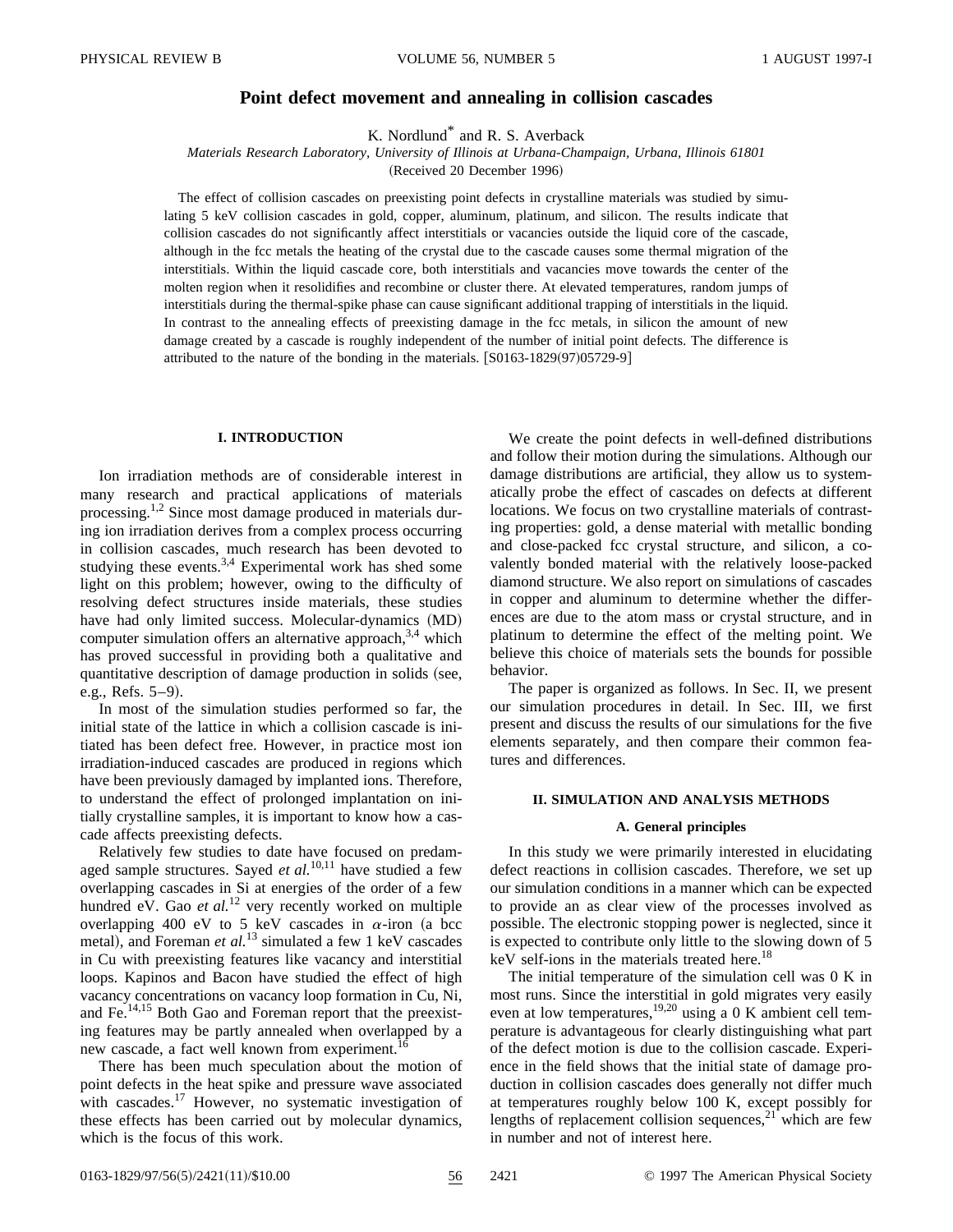For a straightforward comparison between the different materials, we used similar simulation conditions for all elements. The computational cells had a size of roughly  $120\times120\times120\text{ Å}^3$ , and contained about 90 000 atoms, which were initially arranged in the proper crystal structure of the material. Periodic boundary conditions were used, and the temperature of the three outermost atom layers was scaled toward 0 K to dissipate excess energy. The downwards scaling factor of the temperature was restricted to be less than 0.1 during a single time step. A linkcell calculation<sup>22</sup> and variable time step<sup>23</sup> were also employed to speed up the simulations.

The primary set of runs examined interstitial motion. For these, either 50 interstitials and 50 vacancies or only 50 interstitials were introduced in the cell. The number of defects chosen corresponds roughly to the number of Frenkel pairs which can be expected to form from a previous 20–30 keV cascade in the same region.<sup>4</sup> The defects were introduced randomly using a Gaussian probability distribution centered at the middle of the simulation cell for vacancies and centered on a spherical cell 35 Å from the middle for interstitials. The width of the distribution  $\sigma$  was 18 Å.<sup>24</sup> The runs with these defects distributions are labeled Au 2–5, Si 2–5, Cu 2–3, Al 2–3, and Pt 2–3 in Table I. In other sets of runs, we packed between 20 and 200 defects as close to the cell center as possible (Au 6–9), placed  $50-200$  defects uniformly in the simulation cell (runs Au  $10-15$ ) or used elevated temperatures  $(Au 16–20)$ .

For all the defect distributions, a minimum distance of 10 Å between defects was used to ensure that defects do not annihilate or form clusters independent of the cascade. Test runs showed this to be important. In all the events, the defects were relaxed for 1 ps before the collision cascade was initiated. In the cases where only interstitials were introduced into the cell, the cell size was relaxed to zero pressure using a pressure control algorithm<sup>25</sup> before the initiation of the cascade.

The collision cascades were initiated by giving one of the atoms in the lattice a recoil energy of 5 keV. We chose the initial recoil atom and its recoil velocity direction so that the center of the resulting collision cascade roughly overlapped the preexisting defect structure in the simulation cell. The evolution of the cascades was followed for 50 ps.

#### **B. Recognition of defects**

During some of the cascade simulations for Au and Si, a defect analysis routine was run every 20th time step to recognize and follow the motion of interstitials. An approach inspired by the structure-factor analysis in Ref. 26 was used to recognize interstitials and the liquid region. The structure factor  $P_{st}$  is calculated for each atom *i*,

$$
P_{\rm st}(i) = \frac{1}{p_u(i)} \left( \sum_j \left[ \theta_i(j) - \theta_i^p(j) \right]^2 \right)^{1/2},
$$

$$
p_u(i) = \left( \sum_j \left[ \theta_i^u(j) - \theta_i^p(j) \right]^2 \right)^{1/2},
$$

where  $\theta_i(j)$  is a list of the  $n_{nb}(n_{nb}-1)/2$  angles formed between atom  $i$  and its  $n_{nb}$  nearest neighbors. The number

TABLE I. Some results of the cascade events. The root-meansquare  $(rms)$  distance of interstitials from the cell center  $(Au, Cu,$ Al, and Pt) or the center of the interstitials  $(Si)$  is given for the initial and final distributions of interstitials, based on the Wigner-Seitz cell analysis. Unless otherwise noted, the defects were initially arranged spherically around the center of the cell, as explained in the text.

| Element         | Event           | Defects (int., vac.) |          | rms distance $(\AA)$     |       |
|-----------------|-----------------|----------------------|----------|--------------------------|-------|
|                 | number          | Initial              | Final    | Initial                  | Final |
| Au              | 1               | 0, 0                 | 4, 4     |                          | 46.9  |
|                 | $\overline{c}$  | 50, 0                | 51, 1    | 44.7                     | 41.3  |
|                 | 3               | 50, 50               | 41, 41   | 48.7                     | 49.8  |
|                 | $\overline{4}$  | 50, 50               | 45, 45   | 48.7                     | 50.3  |
|                 | $5^{\rm a}$     | 50, 50               | 39, 39   | 48.7                     | 54.1  |
| $Au^b$          | 6               | 20, 0                | 21, 1    | 15.1                     | 20.3  |
|                 | 7               | 50, 0                | 51, 1    | 23.9                     | 21.0  |
|                 | 8               | 200, 0               | 201, 1   | 35.2                     | 30.5  |
|                 | 9               | 20, 20               | 5, 5     | 25.5                     | 45.8  |
| Au <sup>c</sup> | 10              | 200, 0               | 201, 1   | 58.0                     | 57.0  |
|                 | 11              | 0, 200               | 6, 206   | $\blacksquare$           | 43.9  |
|                 | 12              | 200, 200             | 168, 168 | 58.2                     | 60.6  |
|                 | 13              | 100, 100             | 93, 93   | 57.8                     | 58.7  |
|                 | 14              | 50, 50               | 60, 60   | 56.4                     | 51.8  |
|                 | 15              | 50, 50               | 52, 52   | 56.4                     | 55.9  |
| Au <sup>d</sup> | 16              | 50, 0                | 52, 2    | 45.2                     | 41.2  |
|                 | 17              | 50, 50               | 27, 27   | 48.9                     | 53.6  |
|                 | 18              | 50, 50               | 25, 25   | 48.9                     | 52.1  |
|                 | 19 <sup>a</sup> | 50, 50               | 37, 37   | 48.9                     | 52.3  |
|                 | 20 <sup>a</sup> | 50, 50               | 39, 39   | 48.9                     | 51.8  |
| Si              | 1               | 0, 0                 | 84, 94   | $\qquad \qquad -$        | 54.1  |
|                 | $\overline{c}$  | 50, 0                | 133, 87  | 52.7                     | 45.1  |
|                 | 3               | 50, 50               | 140, 143 | 50.0                     | 44.0  |
|                 | 4               | 50, 50               | 154, 160 | 50.0                     | 41.7  |
|                 | 5               | 50, 50               | 151, 161 | 50.0                     | 40.3  |
| Cu              | 1               | 0, 0                 | 13, 13   | $\overline{\phantom{0}}$ | 38.6  |
|                 | 2               | 50, 50               | 50, 50   | 43.1                     | 44.6  |
|                 | 3               | 50, 50               | 48, 48   | 43.1                     | 41.9  |
| Al              | 1               | 0, 0                 | 10, 10   | $\qquad \qquad -$        | 21.6  |
|                 | 2               | 50, 50               | 41, 41   | 50.8                     | 50.5  |
|                 | 3               | 50, 50               | 43, 43   | 50.8                     | 50.3  |
| Pt              | 1               | 0, 0                 | 6, 6     |                          | 37.6  |
|                 | $\overline{c}$  | 50, 50               | 48, 48   | 46.7                     | 47.8  |
|                 | 3               | 50, 50               | 45, 45   | 48.8                     | 49.6  |

<sup>a</sup>Event with no cascade at a fixed temperature.

b<sub>Defects</sub> packed around the cell center.

c Defects distributed uniformly in cell.

<sup>d</sup>High substrate temperature.

 $n<sub>nh</sub>$  is determined from the ideal crystal structure, and is 4 for the diamond structure  $(Si)$  and 12 for the fcc structure  $(Au)$ .  $\theta_i^p(j)$  is the distribution of angles in a perfect lattice and  $\theta_i^u(j) = j \pi / n_{nb}(n_{nb}-1)/2$  the uniform angular distribution. Before doing the sum over the angles the  $\theta_i(j)$  lists are sorted by magnitude. $^{26}$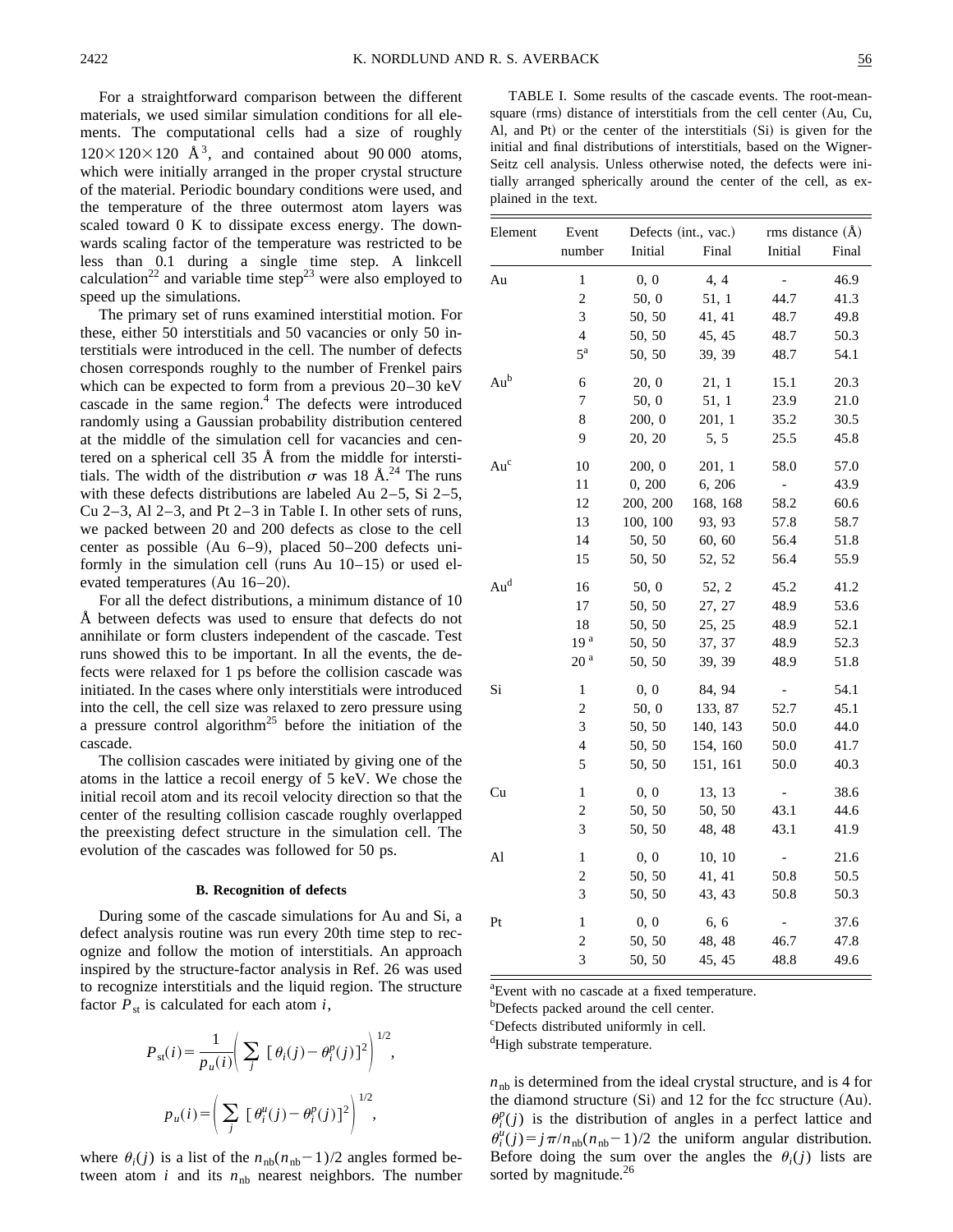By analyzing the structure factor of each atom and its neighbors, combined with a kinetic energy criterion, we were able to recognize interstitials and the liquid region during the simulation.

The motion of interstitials throughout a simulation was followed using an interstitial database which contains histories of all interstitials. When an interstitial structure is recognized during one time step, its position is compared to the position of all interstitial structures recognized during previous time steps. In the new time step, if the new interstitial atom is closer than one lattice constant from one of the previously recognized interstitial structures, it is interpreted to be part of the same interstitial. Otherwise, a new interstitial database entry is created.

The position of each interstitial structure during any given time step is calculated as the average position of all atoms which are part of it. If an interstitial structure becomes part of the liquid zone or has not been seen for at least three interstitial analysis steps, it is discarded from the list of current interstitial structures. Thus, after the simulation the interstitial database will contain information on the positions, lifetime, and movement of all interstitial recognized during the simulation.

Independently of the structure-factor analysis, we performed an analysis of the population of the Wigner-Seitz cell of each perfect lattice atom position for a few time steps in each simulation. Wigner-Seitz cells with more than one atom were interpreted as interstitials and empty cells as vacancies. The numbers of defects obtained for any given time in the Wigner-Seitz and structure-factor methods were in good agreement with each other.

## **C. Gold**

For the MD simulations of gold we employed the gold embedded-atom method (EAM) potential used previously at this laboratory in studies of collision cascades.<sup>7,20</sup> The universal repulsive potential<sup>18</sup> has been fitted to the potential to realistically describe strong collisions.

The interstitials introduced into the cell were given the  $(100)$  fcc dumbbell interstitial structure, which is the lowestenergy interstitial of fcc metals.<sup>19</sup> This interstitial is known to migrate very easily. Experimentally no determination of the migration energy in gold has been achieved.<sup>19</sup> The EAM potential predicts a migration energy of  $0.06$  eV,<sup>20</sup> which is realistic for high-temperature migration where quantum effects are no longer important.

In the automatic interstitial recognition procedure, we evaluated the structure factor  $P_{\text{st}}$  for the 12 nearest neighbors of each atom. We found that different values of  $P_{st}$  could be used to distinguish between crystalline atoms, interstitials, and liquid atoms. By comparing the  $P_{st}$  analysis to visual inspection of moving defects, we ensured that the analysis did not lose track of moving interstitials and fine-tuned the recognition criteria to recognize interstitials even in intermediate configurations during migration.

We performed four simulations of 5 keV recoil events in which our interstitial analysis method was used: a reference run in an undamaged gold crystal, two simulations with 50 interstitials and 50 vacancies, and one with only 50 interstitials. Figure 1 shows the initial and final distributions of

FIG. 1. Distribution of interstitials (int.) and vacancies (vac.) as a function of the distance from the center of the simulation cell before and after the cascade event. The numbers are the sum over the three cascade events discussed in the text. The low number of defects is the reason for the ''roughness'' of the distributions.

vacancies and interstitials as a function of the distance from the cell center, summed over the three cascade events.

### **D. Silicon**

For realistic MD simulation of covalently bonded materials like silicon, it is important to use an interatomic potential which adequately describes the bonding interactions in the material. We used the Tersoff (*C*) three-body interatomic potential which gives a good description of several properties of Si, including the different bonding types and elastic moduli.27,28 The potential also gives a reasonable description of point defect energies, although the order of the point defect energies is not correct.<sup>28,29</sup> Since we are primarily interested in the possibility of defect motion, the migration energies of point defects are more significant in any case than their equilibrium structure. Experimental and densityfunctional results suggest the vacancy migration energy is  $\sim$  0.3 eV.<sup>30,31</sup> Recent tight-binding molecular-dynamics results give a migration energy of 1.4 eV for the dumbbell interstitial<sup>32</sup> (however, in real Si the interstitial migration may be enhanced by defect charge state processes $^{30}$ ). For the Tersoff potential, many different values for the interstitial and vacancy migration energies have been reported in the literature, probably due to the difficulty of recognizing the lowest-energy migration path.<sup>28,33,34</sup> For the vacancy, the lowest migration activation energy calculated for an actual migration path is 1.6  $eV<sub>1</sub><sup>33</sup>$  and for the tetrahedral interstitial 1.1 eV.<sup>34</sup> Thus, it appears that the Tersoff potential clearly overestimates the vacancy migration energy, but gives a fairly reasonable value for interstitials.

Frequently, the high melting point predicted by the Tersoff potential is used as an argument against its suitability for collision cascade studies. However, using a new reliable approach to calculate the melting point<sup>35</sup> we obtained a value of  $2300 \pm 100$  K, which is much less than the conventionally cited value of 3000 K (Refs. 27 and 28) and in better agree-

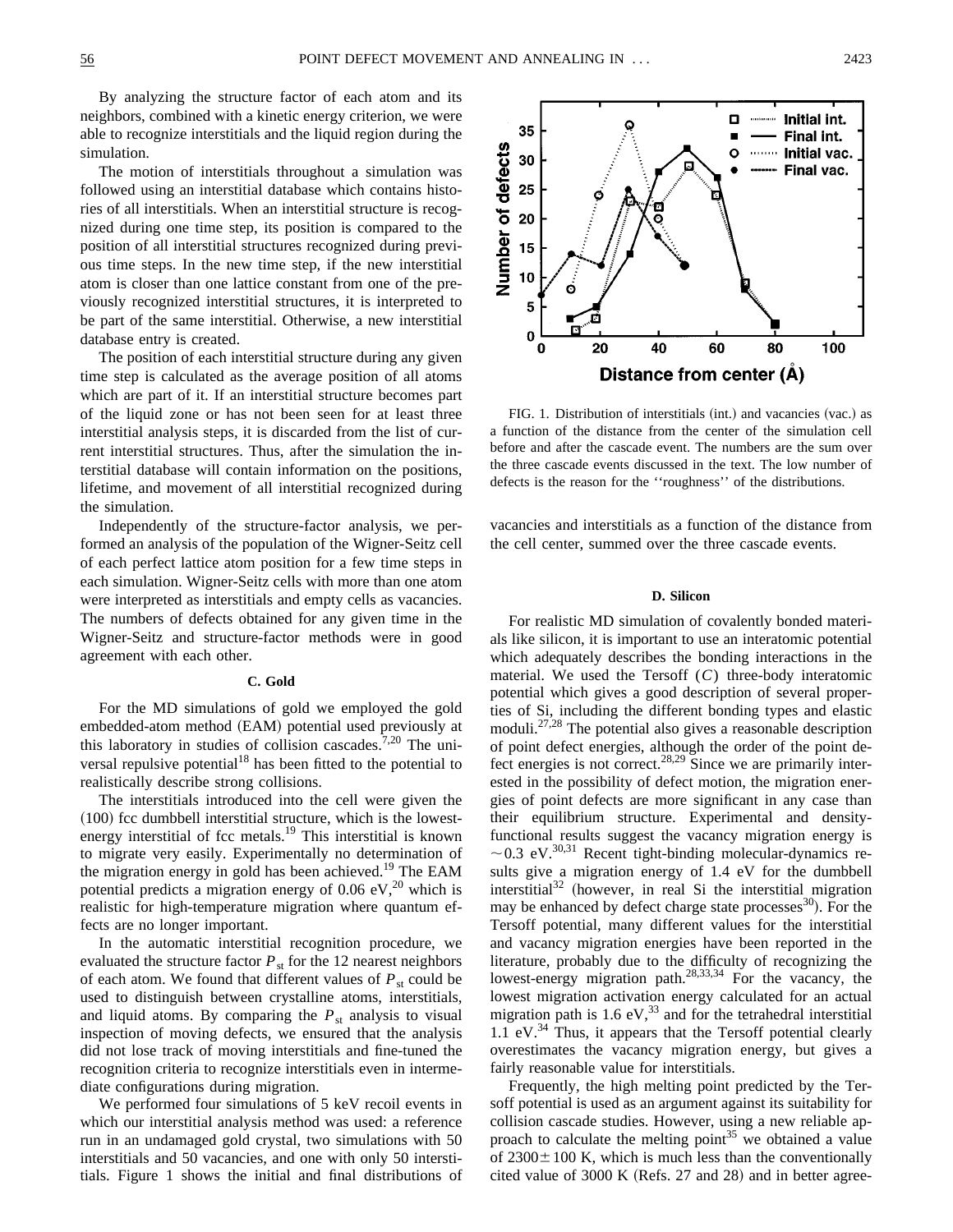ment with the experimental value  $1685$  K.<sup>36</sup> Details of this calculation will be given elsewhere. $37$ 

A short-range repulsive part of the potential was determined from density-functional theory calculations.<sup>38,39</sup> It was smoothly fitted to the Tersoff potential using a Fermi function  $F(r)=(1+e^{-b_f(r-r_f)})^{-1}$  with the values 12  $\AA^{-1}$  and 1.6 Å for  $b_f$  and  $r_f$ , respectively.<sup>40</sup> These values provide a smooth fit between the two potentials both between two atoms in a dimer and two nearby atoms in bulk silicon.

The point defect recognition procedure in silicon was similar to the one used in gold. The  $P_{st}$  structure factor was evaluated for the four nearest neighbors of each atom, and used to recognize both interstitials and vacancies. Liquid atoms were recognized using a combined  $P_{st}$  and kinetic energy criterion.

We carried out 5 simulations for silicon; one reference run with no initial defects, one run with 50 initial interstitials, and three with 50 initial interstitials and 50 initial vacancies.

## **E. Copper, aluminum, and platinum**

For copper, aluminum, and platinum we employed EAM potentials<sup>41,42</sup> onto which the universal repulsive potential<sup>18</sup> had been fitted to realistically describe strong collisions.<sup>26</sup> We carried out 3 simulations for these metals, 1 without initial defects and 2 with 50 initial interstitials and vacancies. The initial defect distributions were the same as for the gold simulations. The analysis of defects was performed with the Wigner-Seitz method for about 20 selected time steps.

#### **III. RESULTS AND DISCUSSION**

### **A. Gold**

The gold results will be presented in four subsections. The first deals with defects outside the liquid core of a cascade, the second with defects in the core, the third with uniform defect distributions, and the last one with high-temperature runs.

#### *1. Defects outside the liquid core*

Results of one simulation with 50 initial vacancies and interstitials are illustrated in Figs. 2 and 3. Figure 2 shows snapshots of the positions of all atoms in the system projected onto the *xy* plane at 0, 1.5, and 50 ps. At 0 ps, the initial interstitials and lattice relaxation caused by them are visible among the otherwise undisturbed fcc lattice atoms. At 1.5 ps, we see the liquid cascade center and the pressure wave emanating from it. Some of the interstitials can be discerned even through the pressure wave, showing that they are not destroyed by it. At 50 ps, spike effects are no longer visible, and the lattice has relaxed back close to its initial state. Comparison of the 0 and 50 ps figures shows that most interstitials are positioned at roughly the same sites before and after the cascade. In examining the figures, one should keep in mind that when a dumbbell interstitial is oriented along the *z* axis, it will not be visible when projected on the *xy* plane.

Our analysis of interstitial movement enabled us to relate initial and final interstitials to each other. In Fig. 3, the movement of all interstitials which have existed for at least 10 ps (this includes all of the final interstitials) is shown. Most of the interstitials seen in the figure actually existed throughout the simulation. The open markers indicate the initial positions and the solid ones the final positions. The defects move very little during the simulation, even though they clearly have been exposed to the pressure and heat waves from the cascade. Noteworthy is that the interstitials move slightly inwards on average.

These conclusions were verified by a calculation of the total movement of interstitials with respect to the center of mass of the liquid zone throughout the simulation. The interstitials which remained after the cascade had on average moved inwards 1.0, 1.5, and 1.6 Å in the three cascade events containing preexisting defects. There was, however, a considerable spread in the distribution of the movement: The maximum inwards movement seen in the three events was 10 Å and the maximum outward movement 14 Å. On average, the interstitials outside the liquid region performed about three lattice site jumps. From Fig. 1 we see that the overall effect of the interstitial movement on the defect distribution is quite small.

In the events with 50 initial interstitials and vacancies, about 40–45 interstitial structures remained after the cascade event. A few of the interstitials produced in our simulations formed small clusters, but the majority remained as single dumbbell interstitials. Some of the initially existing interstitials have recombined with vacancies during the event. Because this is more likely to occur close to the cell center, the root-mean-square distance of interstitials from the cell center may actually be larger for the final than the initial defect  $distri$ bution  $(cf. Table I).$ 

Vacancies were identified geometrically using Wigner-Seitz cells; otherwise, the vacancy analysis employed the same principles as those described above for interstitials. The vacancy movement results are illustrated in Fig. 4. We see that the vacancies outside the liquid region do not move at all or move very little. The average number of lattice site jumps per vacancy was 0.2. This is readily understood in terms of their large migration energy,  $0.8$  eV.<sup>19</sup>

Inspection of animations of the collision cascades showed that most of the interstitial movement occurred when the liquid zone was shrinking in size or had already vanished. To understand the reason for the migration, we calculated temperature and pressure distributions in the cell, which are shown in Figs. 5 and 6. High temperatures are present in the cell for a relatively long period of time after the collision cascade, suggesting this might cause thermal migration of the interstitials. The pressure decreases towards the center of the cell before and after the cascade due to the presence of vacancies near the cell center and the presence of interstitials in the region near the borders (see Fig.  $6$ ). We believe this contributes to the inward motion of the interstitials.

In the event which had 50 initial interstitials and no vacancies, a similar pressure gradient was seen, which indicates the interstitials are the predominant cause of it. In the cascade event with no initial defects, in which only four interstitials existed after the cascade, no reduction of the pressure towards the center occurred.

To test whether the defect movement could be explained as a thermal migration process, we simulated the same initial defect distribution as in the cascade events but with no cas-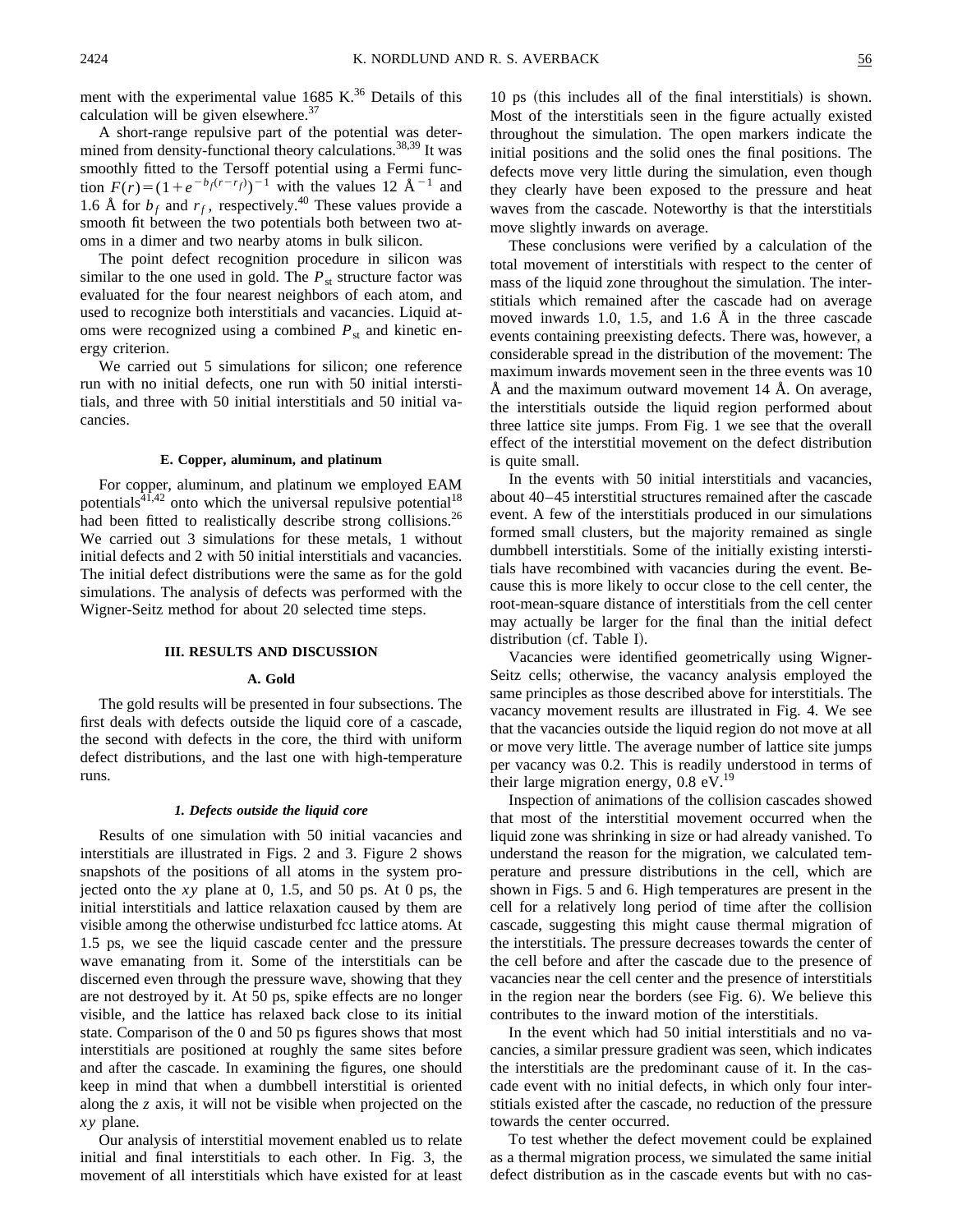

FIG. 2. Snapshots of a 5 keV Au cascade. All atom position in the  $(115 \text{ Å})^3$  simulation cell are included in the figure, projected on the *xy* plane. The interstitials and lattice relaxation around them breaks the otherwise regular fcc structure in the 0 and 50 ps figures. The liquid zone in the center of the cell and the pressure wave surrounding it can be clearly seen in the 1.5 ps figure. Comparison of the nonregular features in the 0 and 50 ps figures shows that most interstitials have not moved much from their initial positions.

cade initiated in the cell. In case the movement of the interstitials is determined solely by the pressure decreasing inwards and the temperature of the cell, interstitial movement similar to the cascade events should be seen.

A 50 ps simulation was carried out with a cell temperature  $T_m$  equivalent to the temperature in the cascade simulations. We assumed the thermal defect migration probability is proportional to  $\exp(-E_A / k_B T)$ , where  $E_A = 0.06 \text{ eV}^{20}$  Thus the average migration temperature  $T_m$  of interstitials is obtained from the temperature of the entire simulation cell as a function of time  $T_{\text{case}}(t)$  in the cascade runs, weighted by the migration exponential,

$$
T_m = \frac{\int T_{\text{casc}}(t)e^{(-0.06 \text{ eV})/k_B T(t)}dt}{\int e^{(-0.06 \text{ eV}/k_B T(t)}dt}.
$$
 (1)

From the average of  $T_m$  in the three interstitial cascade runs we obtained  $T_m$ =205 K.

We carried out a 50 ps run for a cell which had 50 interstitials and 50 vacancies distributed as in the cascade runs, but now heating it to 205 K from the borders. We obtained similar results to the cascade runs. Due to the distribution of defects in the cell, the pressure decreased inwards. The interstitials existing after the simulation had, on average, moved 0.6 Å inwards. As in the case of the interstitials in the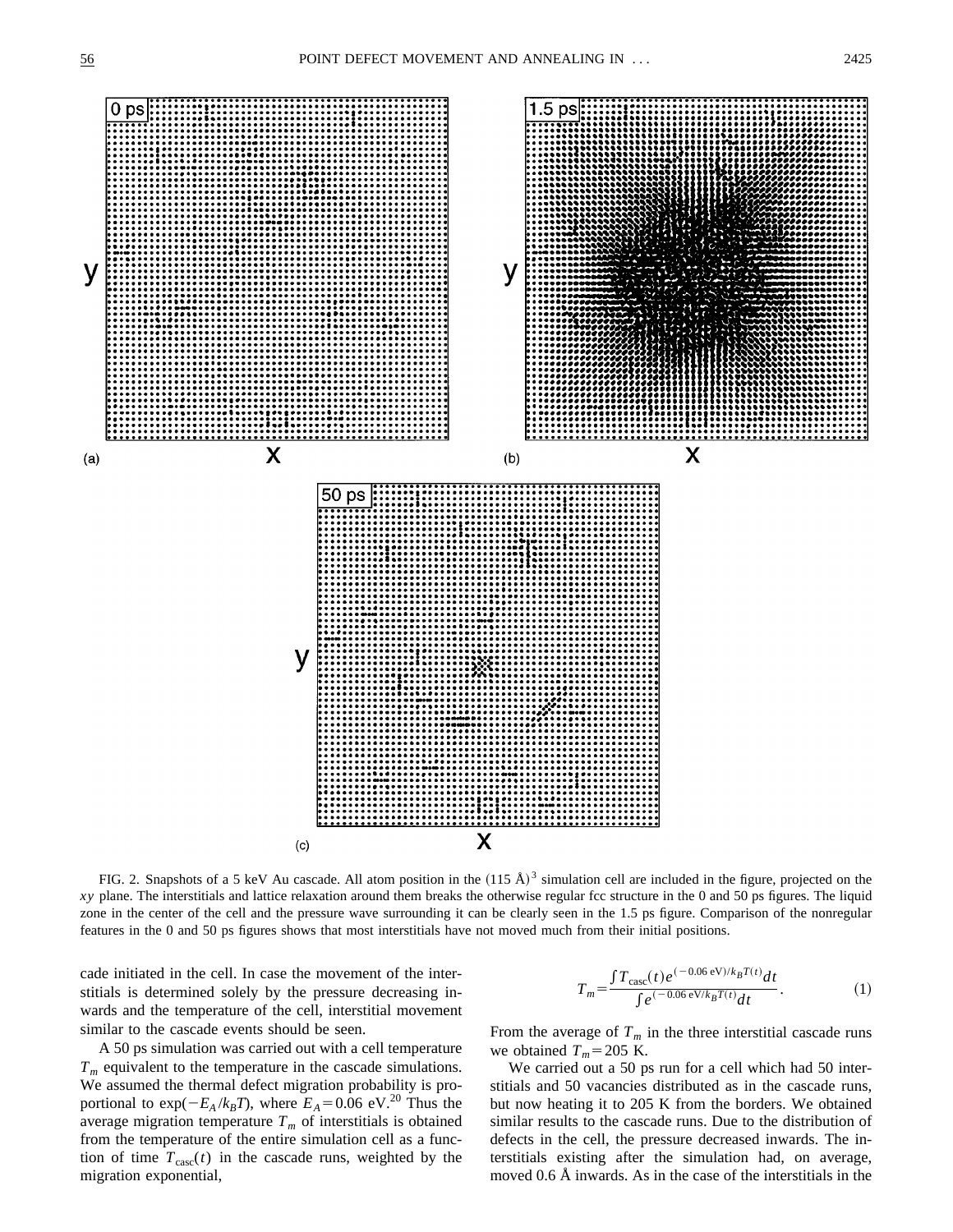

gold, projected onto the *xy* and *xz* planes. Each marker shows the position of one interstitial (which may contain several atoms). Shown in the figure are all interstitials which have existed for more than 10 ps. Circles show interstitials whose final position is in the zone which at some point of the simulation was liquid, squares other interstitials. The open markers denote the initial positions of the interstitials and the solid markers the final positions. The lines connect the initial and final position of each interstitial. The dashed curve shows the maximum extent of the liquid region.

cascade runs, this average movement was relatively small compared to the random movement in the cell. Since the calculation for  $T_m$  includes the liquid core temperature, the number of jumps per interstitial (about 40) and amount of clustering seen in the cell were clearly larger than for the defects outside the liquid core in the cascade events. This indicates that the local temperature has a large effect on the interstitial motion.

During the 50 ps run at 205 K, 11 vacancies annihilated with interstitials. Due to their high migration energy, the rest of the vacancies did not move at all from their initial lattice positions.



FIG. 4. As Fig. 3, but for vacancies. Circles show vacancies whose final position is in the former liquid zone, squares other vacancies.

The qualitatively similar behavior of the defects in this event and the cascade events indicates that the movement of interstitials adjacent to a collision cascade outside the liquid core can be understood as a thermal migration process. The pressure gradient induced by the nonhomogeneous defect distribution appears to slightly bias the random-walk-like movement of the interstitials.

In conclusion, although the pressure wave emanating from a cascade appears to have little effect on preexisting damage, the high temperatures induced by the cascade can cause some defect migration and annealing outside the liquid core of the cascade.

# *2. Defects in the liquid core*

In the cascade events with spherical defect distributions FIG. 3. Movement of interstitials during one 5 keV cascade in  $(Au 2-4)$ , between 10 and 20 initial vacancies and 0 and 5



FIG. 5. Temperature at different times in a 5 keV gold cascade as a function of the distance from the cascade center. The temperature at a certain distance is the temperature of all atoms within this distance from the center of the cell.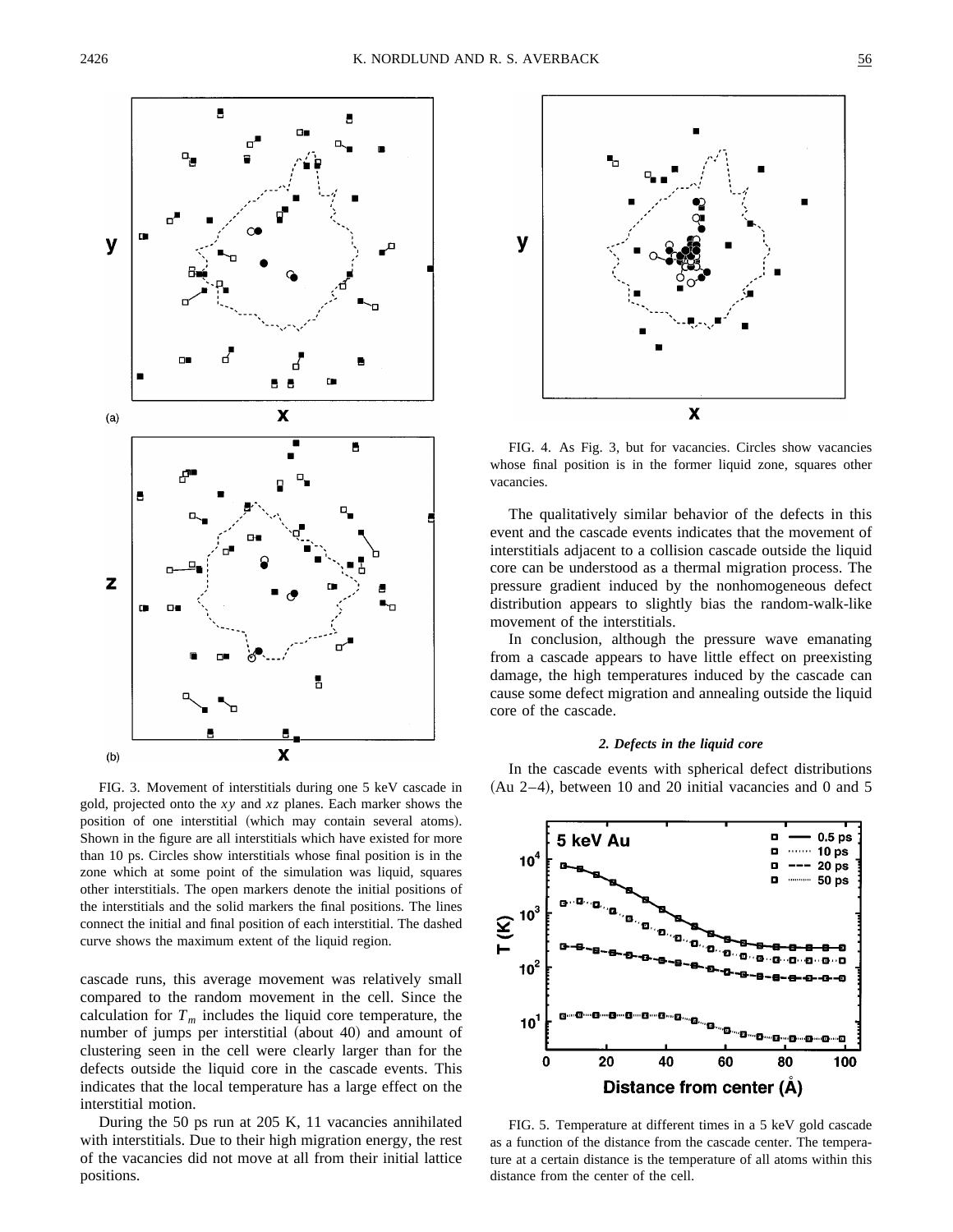

FIG. 6. Pressure as a function of time in a 5 keV gold cascade as a function of the distance from the cascade center, evaluated similarly as the temperature. The initial very high values are caused by the strong collisions in the heart of the cascade. Near the end of the cascade the pressure decreases towards the center of the cell due to the presence of vacancies near the center.

initial interstitials were within the region of the cell which was liquid at some point of the cascade evolution. The volume of the liquid core (defined as the total volume of unit cells which contained liquid atoms at any time during the simulation) was about 4% of the total volume or 4000 atomic volumes.

As shown in Fig. 4, the vacancies within the liquid core of the cascade cluster near the center of the cell. Similar behavior was seen in the two events where preexisting vacancies were placed near the center of the simulation cell. The clustering in the center shows how the crystal regenerative process favors the production of defect-free fcc lattice on resolidification. Since the central region contains too few atoms to form a perfect lattice, a vacancy cluster remains in the center. This result is similar to the copper cascade results of Kapinos and Bacon, which show clustering and loop formation of vacancies in samples with high initial vacancy concentrations.14

In the event with no initial vacancies  $(Au 2)$ , 12 of the 50 initial interstitials got trapped in the liquid region and formed an interstitial cluster in the center it. This shows that the resolidification kinetics is sufficiently fast to avoid quenching in defects and that the high-pressure gradient in the core of a cascade does not push the interstitials outwards, as might be expected. This is discussed further in Sec. IIIA4.

We also tested the behavior of interstitials near the cascade core. We simulated three 5 keV Au cascade events in which the cell contained 20, 50, and 200 interstitials, placed spherically around the center of the cell using the 10 Åminimum distance between defects (runs Au 6–8 in Table I). No vacancies were included in the initial cell in these events.

In these cascades, the final cell contained 21, 51, and 201 final interstitials, and a single vacancy in each case. The interstitials formed large clusters in all events, although a few isolated interstitials were seen as well. In reference events where a 5 keV event was simulated in an undisturbed fcc lattice typically around 5 vacancies and interstitials were produced in the cascade. The fact that very few vacancies were seen even in the 20 interstitial event indicates that the presence of preexisting interstitials inhibits the creation of vacancies in a collision cascade; i.e., vacancies and interstitials cannot coexist in the liquid core. Again, interstitial clusters were observed in the center of the cascade.

We also simulated one event  $(run Au 9)$  in which we placed 20 interstitials and 20 vacancies as close to the center of the cell as possible while retaining the 10 Å minimum distance between them. After a 5 keV cascade event there were 5 interstitials and 5 vacancies left in the cell, confirming that damage anneals in the liquid core of the cascade. The surviving interstitials were located far away from the cascade center, whereas 4 of the vacancies were close to the center.

#### *3. Uniform defect distributions*

In the events described above, the final amount of damage was generally reduced by a cascade, but the effect was strongly dependent on the shape of the (somewhat artificial) initial defect distributions. To provide an estimate of what defect concentration is large enough to cause a reduction of the final number of defects, we simulated a number of events with a uniform defect concentration in the simulation cell (the defects were introduced in the cell on random atom sites). The numbers of initial and final defects in these events are listed in Table I as events Au 12–15.

For  $200+200$  and  $100+100$  initial interstitials and vacancies the number of defects decreases as a result of a 5 keV cascade, whereas for  $50+50$  initial defects the number increases. Considering only the defect-producing and annealing effect of the 5 keV cascades described above, we obtain that the equilibrium number of defects is of the order of  $1 \times 10^{-3}$ . This result corresponds closely to experiments in which defects were introduced randomly by proton irradiation and subsequently annealed by heavy ion irradiation.<sup>16</sup>

In a cascade event (run Au 10) with a large number of randomly distributed initial interstitials, only one vacancy is created, in good agreement with our earlier observation that interstitials appear to inhibit vacancy production. On the other hand, in run Au 11 which had a large number of initial vacancies, six interstitials were produced, indicating that the opposite is not necessarily true. This reflects the fact that newly produced interstitials are ejected from the liquid and avoid recombination, whereas vacancies are always produced in the liquid.

#### *4. Damage at 600 K*

Since most practical ion irradiations are performed at temperatures much higher than 0 K, we performed a few simulations at 600 K (runs Au  $16-19$ ). The initial defect distributions were the same as in runs Au 2–5. Prior to the initiation of a the cascade, the pressure in the cell was equilibrated to 0 kbar and the atoms were given realistic thermal displacements by performing a 5 ps run at 600 K using a variable cell size and a pressure control algorithm.<sup>25</sup>

To check how many defects annihilate due to thermal motion alone, two 50 ps runs were performed at a fixed temperature with no cascade in the cell. Run Au 19 was performed at  $600$  K and run Au 20 at  $670$  K [the average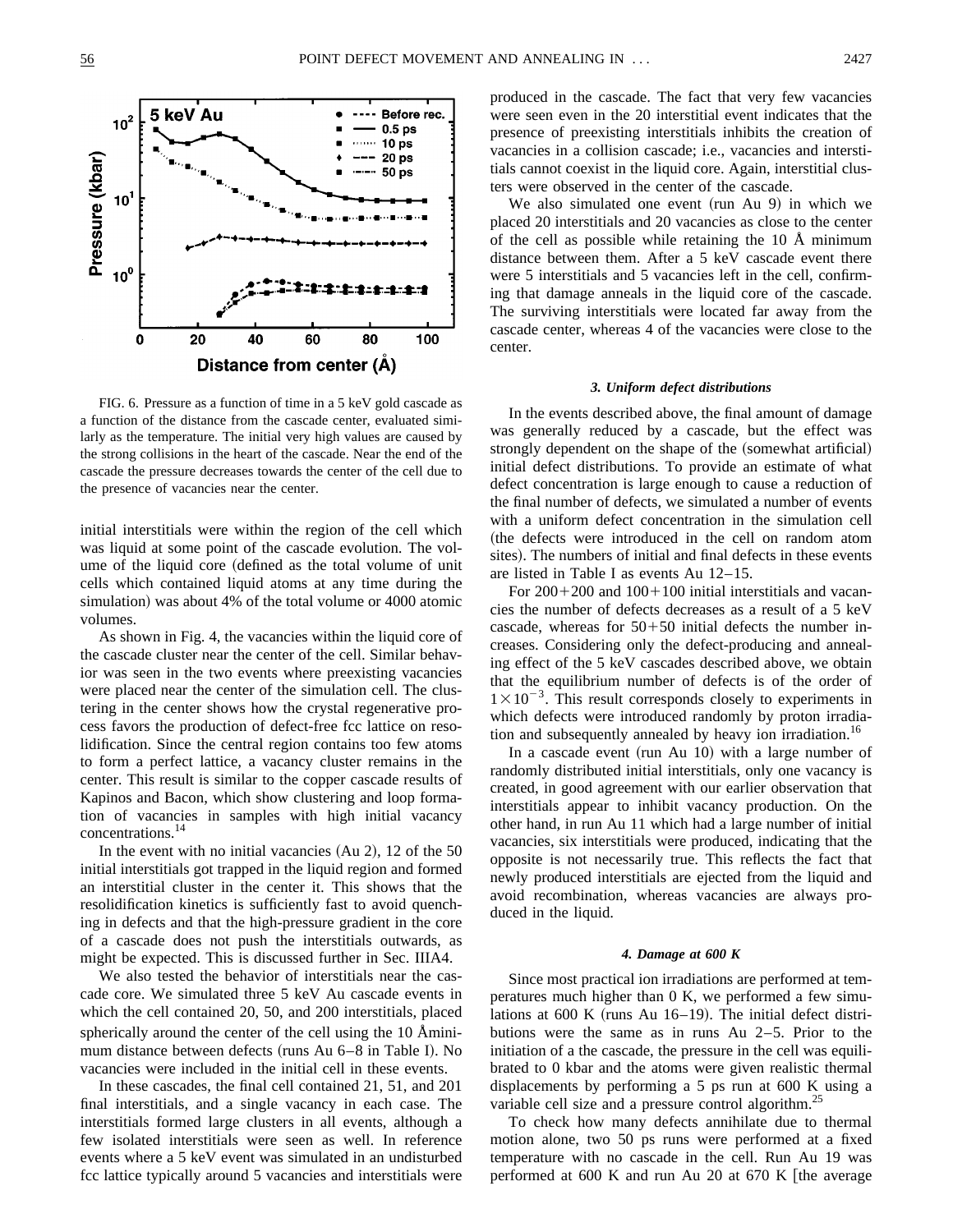cascade temperature evaluated using Eq.  $(1)$  The 600 and 670 K runs resulted in the annihilation of 13 and 11 defects, respectively.

In the two cascade events with 50 initial vacancies and interstitials, the number of defects after the cascade was about 25 and 27, which is 15–20 less than in the 0 K events. Inspection of animations of the cascades showed that most of the defects vanished in the early part of the cascade, in less than 20 ps. Since thermal migration processes account for only around 10 recombinations of defects, there must be another defect annealing mechanism active. Since the volume of the liquid region was only about 30% larger at 600 K than at 0 K, it cannot have reached very many more interstitials than in the 0 K runs.

The liquid region recrystallized much slower than in the 0 K runs; parts of the liquid remained even after 20 ps, and its maximum volume was slightly bigger. We know from our earlier work that a fcc interstitial jumps about once every 2 ps at  $600 \text{ K}^{43}$ . At the elevated temperatures close to the core of the cascade, the interstitials can be expected to make more than 10 jumps in 20 ps. Thus, at elevated temperatures interstitials on the periphery of the melt zone can migrate to it before it contracts on resolidification. These interstitials recombine with vacancies in the melt, reducing the number of defects.

In the event with 50 initial interstitials and no vacancies, 22 of the interstitials got trapped in the liquid and formed a cluster in its center. Since an interstitial has a high formation energy in the crystal, but essentially none in a liquid, it is unlikely that an interstitial which has entered the liquid leaves it again. With no vacancies in the cell, the interstitials therefore have to move with the liquid to its center, explaining the cluster formation.

At lower temperatures the interstitials move much more slowly and the melt contracts before the interstitials reach it. Since the vacancies are drawn to the center of the cascade, as we have shown above, interstitials and vacancies become well separated: Subsequent motion of the interstitials then allows them to escape without recombination. Recent work by Daulton *et al.* shows, in fact, that vacancy retention in cascades decreases rapidly with temperatures above about  $300 \degree C$ .<sup>44</sup> The authors say this cannot be explained by dissolution of the vacancy clusters. We believe the mechanism found here can explain their result.

To conclude the gold results, we have identified three damage annealing mechanisms by collision cascades in gold. Interstitial and vacancies can recombine during thermal migration caused by the heating of the crystal by the cascade. Defects captured in the liquid formed by the cascade are likely to be forced into the liquid center during the collapse of the liquid, and recombine or (if equal numbers of vacancies and interstitials are not present in the liquid) form clusters there. Finally, at increasing temperatures the random motion of interstitials makes them increasingly likely to reach the liquid because of their thermal migration, increasing damage annealing.

We find similar behavior for other fcc metals, presented in Sec. IIIC below. The  $\alpha$ -iron results of Gao *et al.*<sup>12</sup> show that the amount of damage in multiple overlapping cascades saturates. For high-energy cascades they offer two explanations for this: defect loss in the cascade core and defect loss due to

FIG. 7. As Fig. 5, but for silicon.

increased migration induced by the heating of the cell, which are essentially the same mechanisms found by us for lowtemperature cascades in gold. It appears that these damage annealing mechanisms are significant in several different types of metals.

#### **B. Silicon**

The silicon results differed dramatically from those in gold. No statistically significant motion of interstitials or vacancies was observed outside the liquid core of the cascade (the number of site jumps per defect was less than  $0.1$ ). We attribute this to the high migration energies of an interstitial and vacancy in Si. Also, the Si cascade cools down much faster than the Au one (compare Figs.  $5$  and  $7$ ). As in gold, the heat and pressure waves from the cascade do not appear to have any effect on the defects.

The 5 keV cascade run in an undamaged lattice created 84 interstitials and 90 vacancies, counted using the Wigner-Seitz cell analysis; the structure factor analysis typically gave about 10–20 % smaller numbers of defects. Some of the Wigner-Seitz cells contain more than 2 atoms, explaining why the number of interstitials and vacancies are not equal. The number of atoms with a potential energy more than 0.2 eV higher than that of undisturbed lattice atoms was found to be 910. This agrees well with the results of Díaz de la Rubia and Gilmer,<sup>5</sup> who found about 800 final defect atoms with the same criterion in a 5 keV Si cascade using the Stillinger-Weber potential.<sup>45</sup> This indicates that the Tersoff and Stillinger-Weber potentials yield similar results in simulations of collision cascades.

The number of defects produced in the runs with initial defects are shown in Table I. We see that a 5 keV cascade in silicon creates roughly 100 interstitials and vacancies, regardless of the initial distribution of point defects in the simulation cell. This is in clear contrast to the results in gold, in which the initial and final number of defects were slightly reduced from the initial number. It is evident that the crystal regeneration effect present in the collapse of the collision cascade in gold is absent in silicon. Furthermore, about 10 of the initial interstitials and vacancies are within the liquid zone of the cascade (the total volume of which encompasses

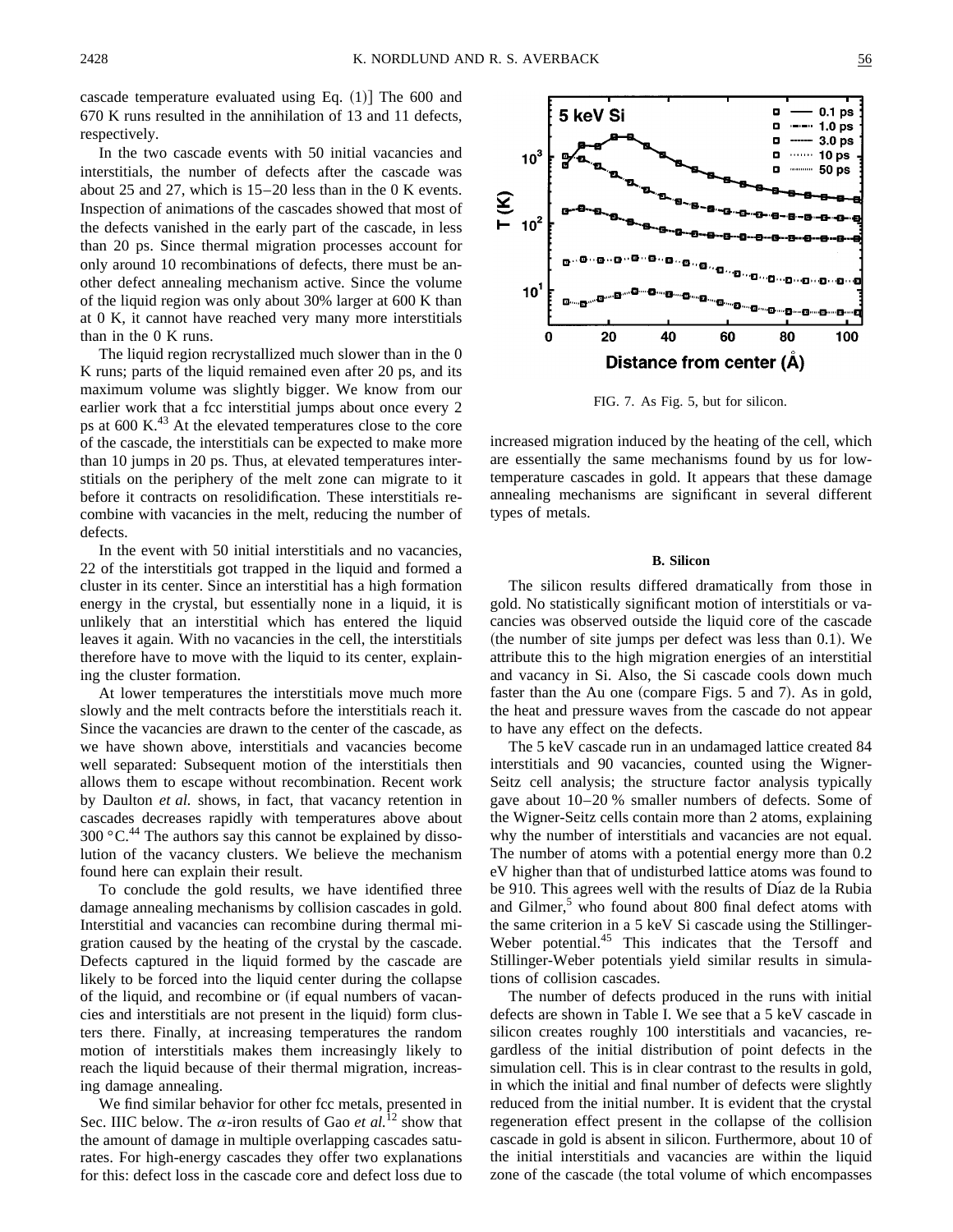

FIG. 8. As Fig. 2, but for Si. The cascade is clearly less dense and well defined than in gold, and much more damage remains afterwards.

about 3% of the cell volume). In case the liquid part of the cascade would have an annealing effect on defects in it, the number of new defects produced in a defect cell should be smaller than for an event in a virgin cell. However, the numbers obtained appear to be equal or even larger.

Thus, no sign of an annealing effect in the Si cascades can be seen; instead the preexisting damage, if it has any effect at all, enhances damage production. This is in good agreement with the experimental observation that the fraction of amorphous material can increase superlinearly with dose during ion irradiation.5,46,47

The initial, ''peak of the cascade'' and final atom positions of the event with both initial vacancies and interstitials are shown in Fig. 8. Analysis of the damage in the events showed that all of the new defects are created in the liquid zone of the cascade region. The damage takes the form of complex clusters and amorphous pockets, similar to those seen in the work of Díaz de la Rubia and Gilmer.<sup>5</sup> As they already have studied the nature of such damage in single cascades in some detail, we do not discuss it here.

#### **C. Copper, aluminum and platinum**

Since Cu and Al have the same metallic bonding and fcc crystal structure as gold, but a mass closer to that of Si, the simulations of cascades in Cu and Al enabled us to determine whether the difference in the Si and Au results was due to the mass or crystal structure difference. Similarly, comparison of the gold and platinum results probes the effect of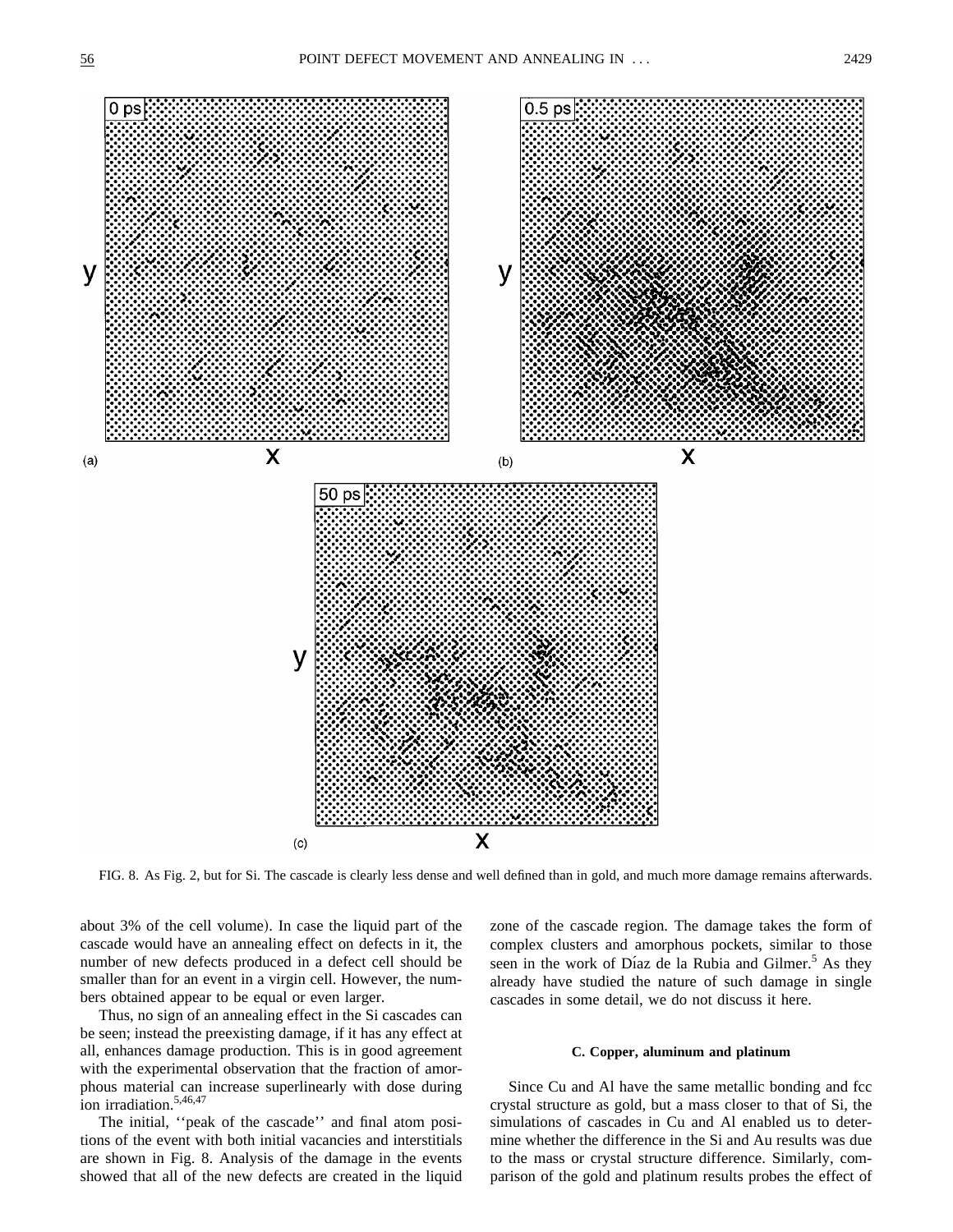

FIG. 9. Number of liquid atoms as a function of time in five 5 keV cascade events. Comparison of different events showed that the results do not differ much between events in the same element.

the melting point, as gold and platinum have practically the same mass, but the melting points are 1480 K and 1090 K in the EAM formalism.<sup>20</sup>

The defect production and annealing results obtained in Cu, Al, and Pt were remarkably similar to the results in Au (see Table I). Although the cascades in the two metals, and particularly in Al, were clearly less dense than the cascades in Au, the effect on the number defects was roughly the same. In all runs with 50 initial interstitials and vacancies, the final number of defects varied between 40 and 50.

#### **D. Comparison of metals and silicon**

The results presented above have shown that the nature of the damage produced and the effect of a cascade on preexisting damage differ dramatically in fcc metals and in silicon. The metal results were obtained with four different EAM potentials, and the amount of damage produced in our Si simulations carried out with the Tersoff potential agrees well with results obtained using the Stillinger-Weber potential. Therefore, we do not consider it likely that the metal-silicon difference is an artifact of the simulation methods or potentials used. The fcc results are very similar to each other, and so the difference in the results appears to be caused by some fundamental difference between fcc metals on the one hand and silicon on the other.

The melting point of silicon with the present potential is 2300 K, and the melting points of the metals vary between 900 and 1500 K. $^{20}$  Since silicon has a higher melting point than the fcc metals, this could explain part of the difference. Figure 9, however, shows that even though the number of liquid atoms is clearly the lowest in silicon, qualitatively the Si and Cu/Al cooling curves are similar. Also, although the number of liquid atoms in Pt is clearly less than that in Au, due to the large difference in melting points, the number of defects produced and/or annealed in both Au and Pt is very similar.

Damage production and annealing in all the fcc metals appears to be very similar despite their large differences in mass. On the other hand, the difference between the Si and Al results is large despite their negligible difference in mass. This shows that mass differences are not a very significant factor in damage production.

From the above discussion, it appears clear that differences in the melting points and cooling rates do not affect damage production and annealing behavior much in materials with the same crystal structure. We attribute the differences to the crystal structure and bonding type. The closepacked fcc crystal structure strongly favors regeneration into the perfect structure, making it easy to anneal preexisting point defects in the sample. The results of Foreman *et al.*<sup>13</sup> show that a cascade can separate complex damage like defect loops into smaller damage structures. This effect combined with the point defect annealing mechanisms observed in the present work can, at least qualitatively, explain the experimental observation that damage levels in pure metals saturate during prolonged implantation.<sup>16</sup>

The relatively open diamond structure, on the other hand, can incorporate numerous complex defect structures, and silicon can form nontetrahedral covalent bonds which are not too much higher in energy than tetrahedral bonding.<sup>27</sup> This makes defect annealing significantly slower in Si than in the metals and apparently not possible during the short time scales present in cascades.

### **IV. CONCLUSIONS**

In this paper we have studied how a collision cascade affects preexisting damage in solids having different characteristics. At low temperatures, we showed for both gold and silicon that the pressure and heat waves emanating from a collision cascade do not directly cause any significant motion of defects outside the liquid core of the cascade. However, in gold the heating of the crystal due to the cascade does cause some thermal movement of interstitials existing outside the liquid core of the cascade.

In fcc metals, we demonstrated that both interstitials and vacancies are pushed toward the center of the liquid region when the molten region resolidifies. We identified three mechanisms of damage annealing by collision cascades. The thermal movement of interstitials outside the liquid core of the cascade may cause some of them to recombine with vacancies. Defects captured in the liquid formed by the cascade are likely to be forced into the liquid center during the collapse of the liquid and recombine there. At high temperatures the random motion of interstitials makes them likely to reach the liquid zone of a cascade, increasing the number of defects captured and recombining in the melt. In cases where the defect numbers in the liquid are not equal, the latter two processes result in clustering of residual defects in the center of the molten region.

The damage annealing mechanisms identified in this study were used to explain experimental data on damage produced during ion irradiation.

For silicon, we found that the amount of new damage produced in a cascade is the same or somewhat increased in samples with preexisting point defects as in undamaged samples. The damage produced was of a complex nature, and produced exclusively in or adjacent to the core of the cascade.

From a comparison of results in the fcc metals Al, Cu, Pt,